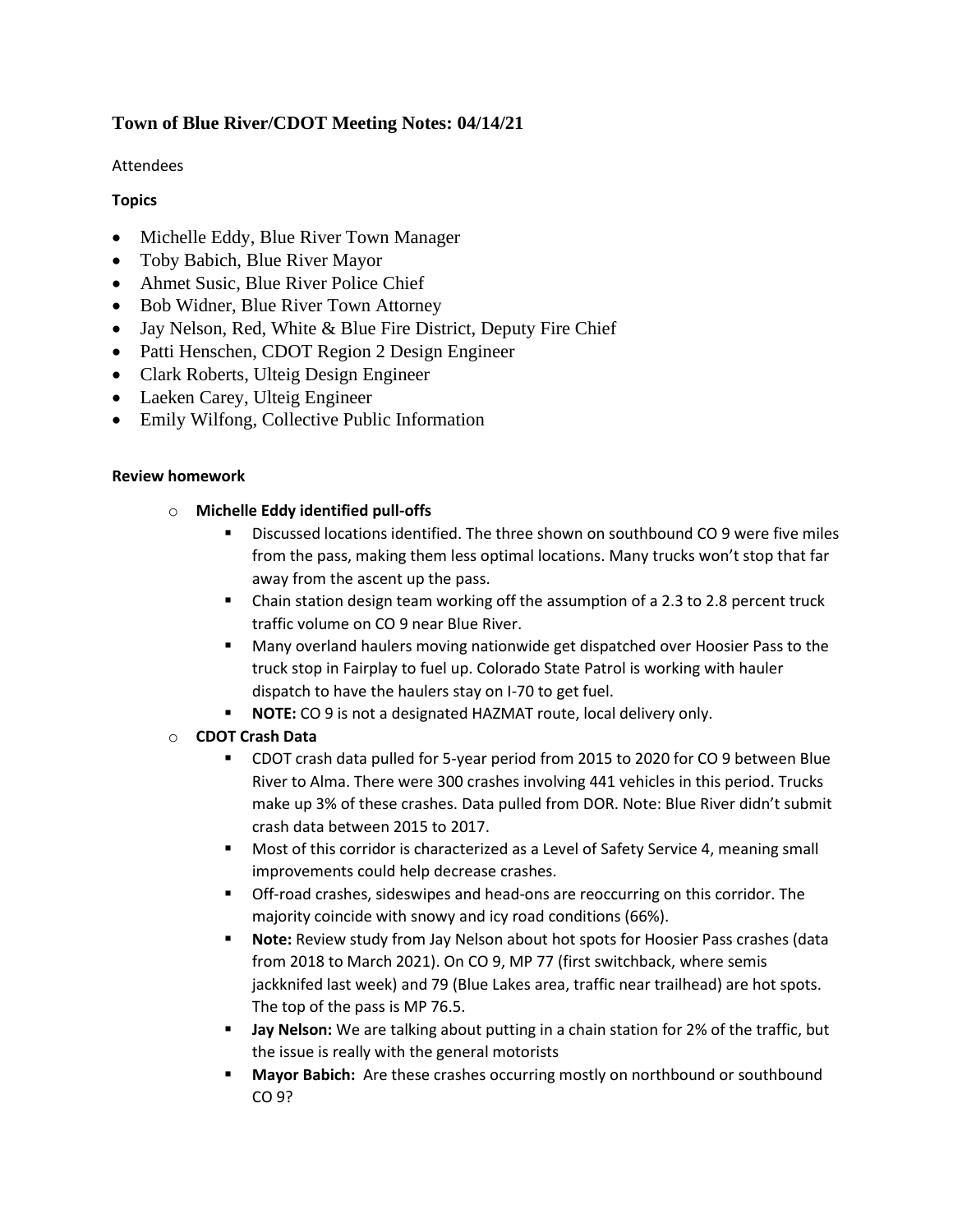- **Patti Henschen:** Out of 300 crashes, 165 occurred in northbound.
- Chain station would be open to commercial and general motorists to chain up.
- **Mayor Babich:** Do we have data that shows what percentage of motorists use chain stations?
- **Clark Roberts:** Code 15 is for all vehicles to chain up. Code 16 is only for motorists who don't have appropriate tires (tread/mud-snow designation). We don't have crash data coordinated with when a chain law was in effect.
- **Mayor Babich:** If we created a wider shoulder, it would be a better option than a couple chain stations that people won't utilize.
- **Jay Nelson:** Requested crash data from MP 76.5 (top of Hoosier Pass) to MP 86 (top of Boreas Pass). Then wants crash data from MP 76.5 (top of Hoosier Pass) to MP 81 (Town of Blue River limits)

### **Blue River feedback from 3/31 meeting:**

- o Multimodal users
- o Environmental concerns with water quality and wildlife crossing
- $\circ$  Narrow to nonexistent shoulders brought up by both Mayor Babich and Chief Susic
- o Speed differentials tourists slower, residents faster
- o Residents want a recreation plan implemented; currently too costly
- $\circ$  Appropriate access for motorists entering and exiting the highway, better left turn movements
- o Deadman's curve data won't show near misses
- o Bumper to bumper traffic when I-70 closes
- o Where can trucks chain down?
- $\circ$  Importance of dark night sky it's why the residents live here

#### **Summit Stage**

- o Pick up/drop off location is on the east side of the highway
- **Potential Design Option**
	- $\circ$  Widen pavement to allow for a bypass lane that can also function as chain up station in the area on the west side of CO. This will achieve the goal of a safe location for truckers to chain up, help with left turn movements, and maintain the aesthetics of Blue River (it wouldn't look like a chain station (potentially no lighting) or parking area, particularly in summer months). CDOT needs to run this through Region 3 and also ensure it will still qualify for freight funding. Review mock-ups at next biweekly meeting.
	- $\circ$  Showed US 83 mobile port of entry as an example of what this could look like
	- $\circ$  Potentially improve Summit State pick up/drop off with a bus shelter. This would come from transit funding and requires further investigation. Blue River is interested in exploring this further.
	- o **Mayor Babich:** Idea is intriguing, interested in hearing/seeing more. Clarified that this would be in lieu of the original chain station design CDOT was considering. From the public sentiment he's heard, he thinks this would be a different discussion with the Town of Blue River. They may be happier with it.
	- o **Michelle Eddy:** Something to look at further, needs to see more visuals.